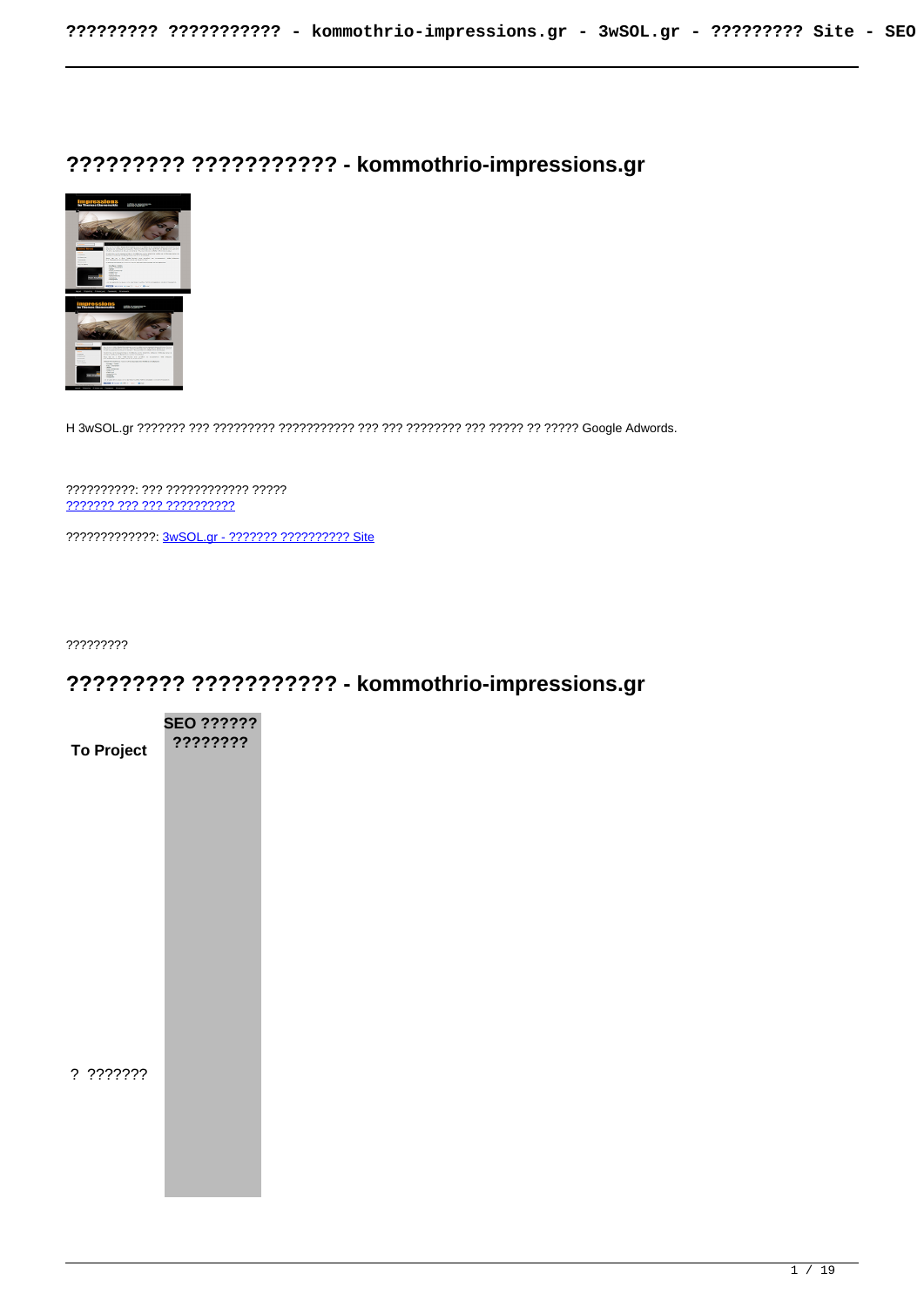| ???????<br>$?$ ?? | H 3wSOL.gr |
|-------------------|------------|
|                   |            |
|                   | ?????????? |
| ?????????         | ????????   |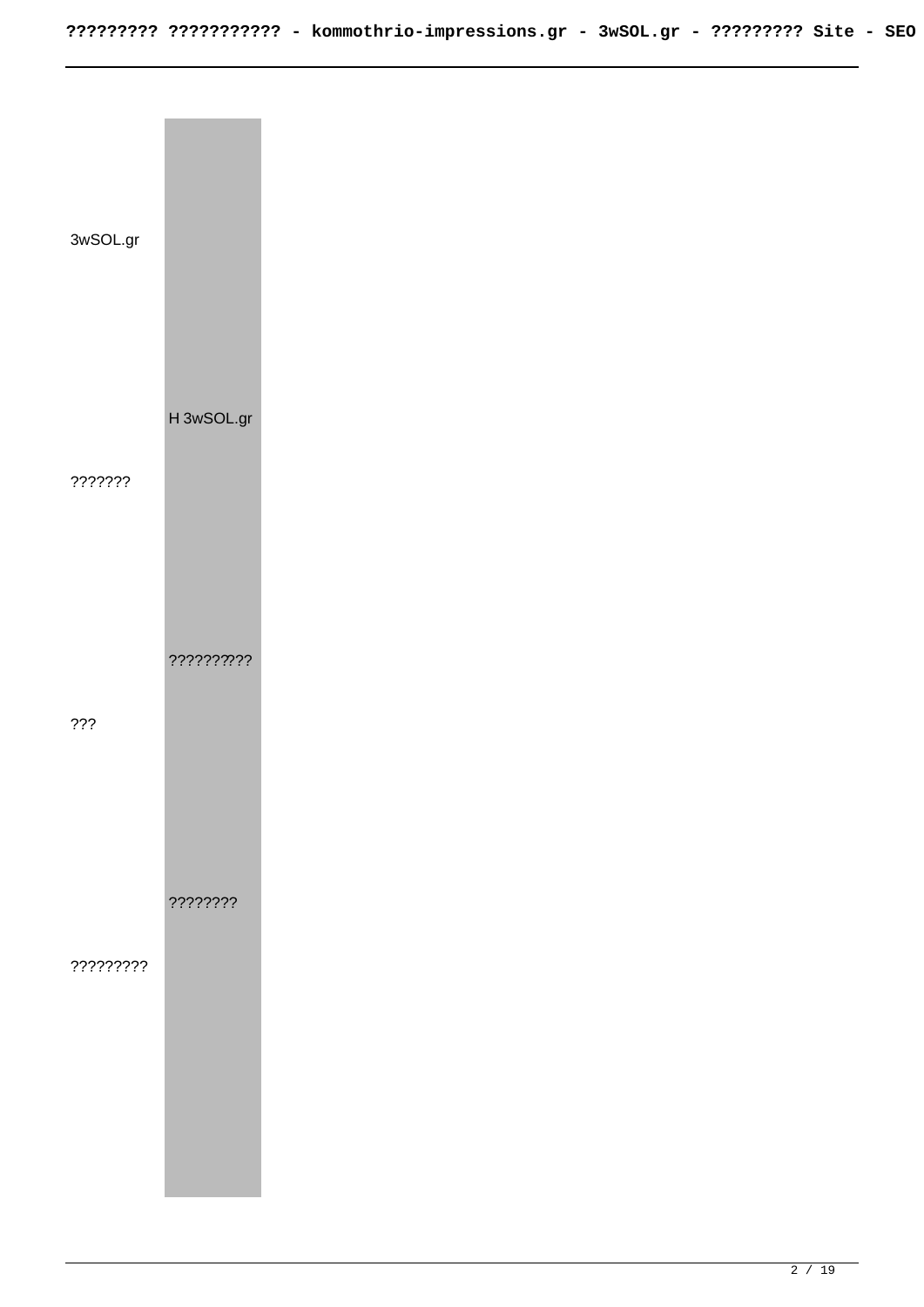| $?$ ??     | ??? ?????   |  |
|------------|-------------|--|
| ????????   | ??<br>????? |  |
| ?????????  | Google      |  |
| ?????????? | Adwords.    |  |
|            |             |  |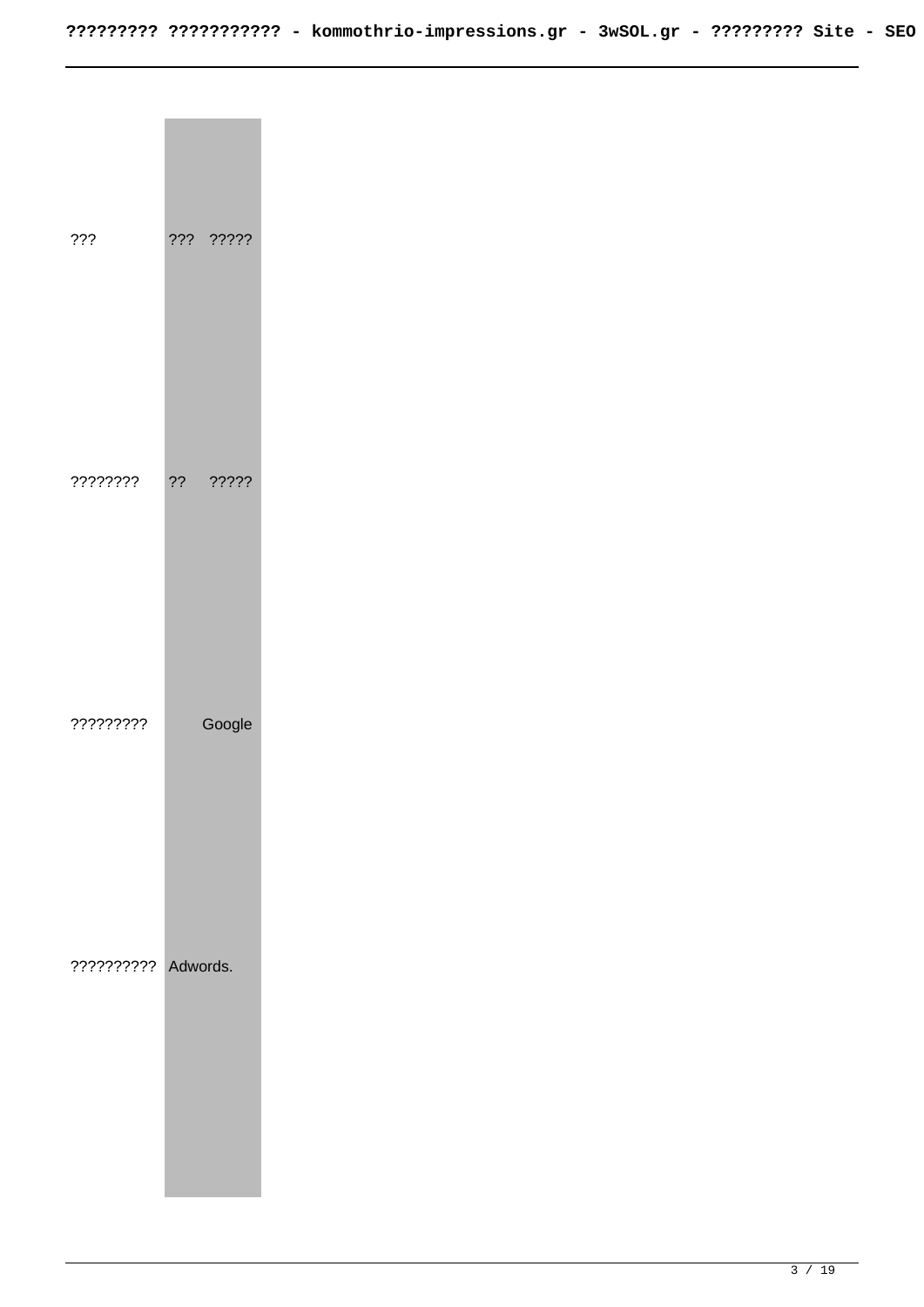| ?????????? ???? ??? |             |  |
|---------------------|-------------|--|
| $\ddot{?}$          | ????, ????? |  |
| ???                 | ????????    |  |
| ?????????? ???      | ??          |  |
|                     |             |  |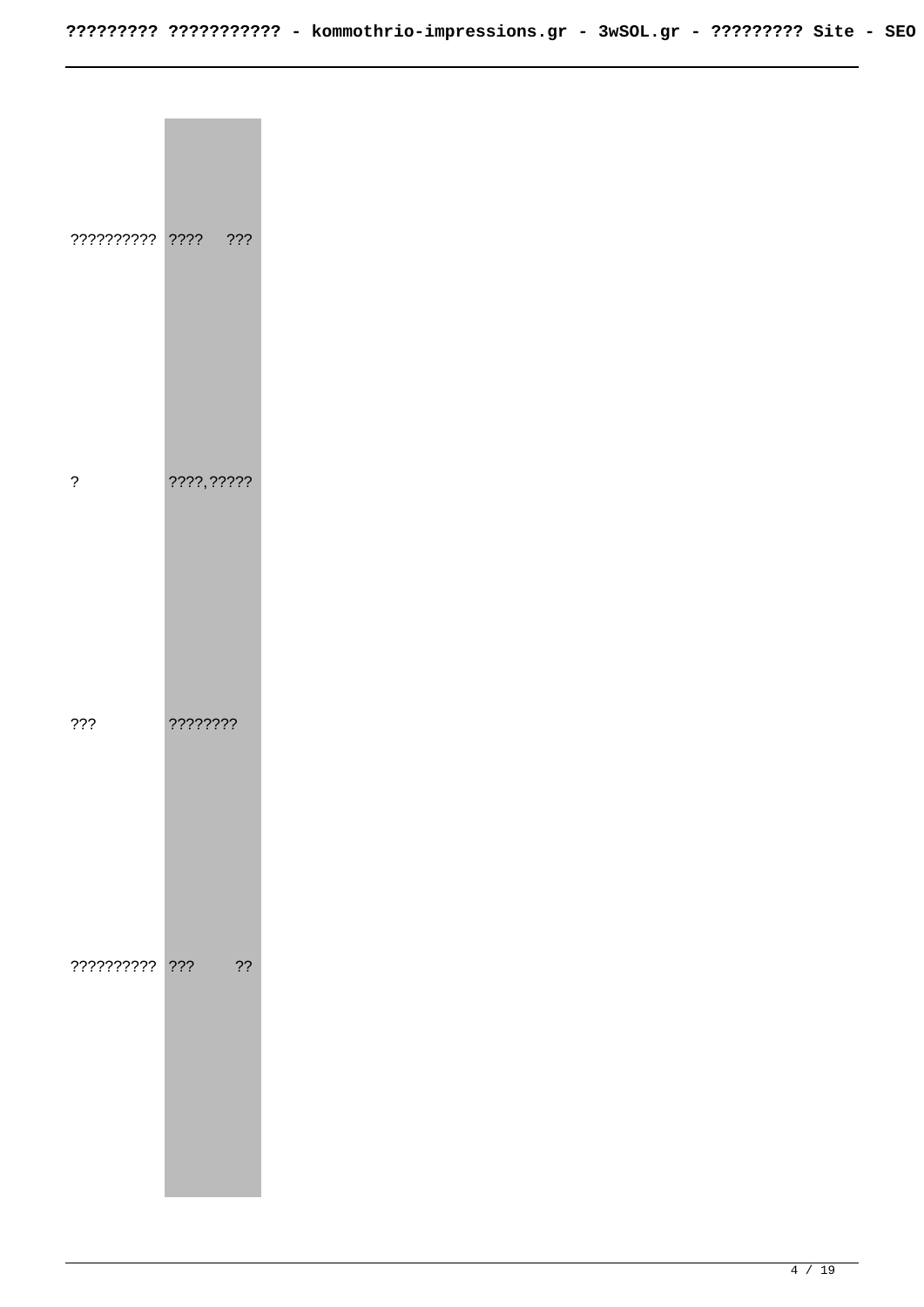| $\ddot{?}$            | project    |  |  |  |
|-----------------------|------------|--|--|--|
| Impression            | ?????????  |  |  |  |
| s ??? ????            | banners??? |  |  |  |
| ?????????? ?????????? |            |  |  |  |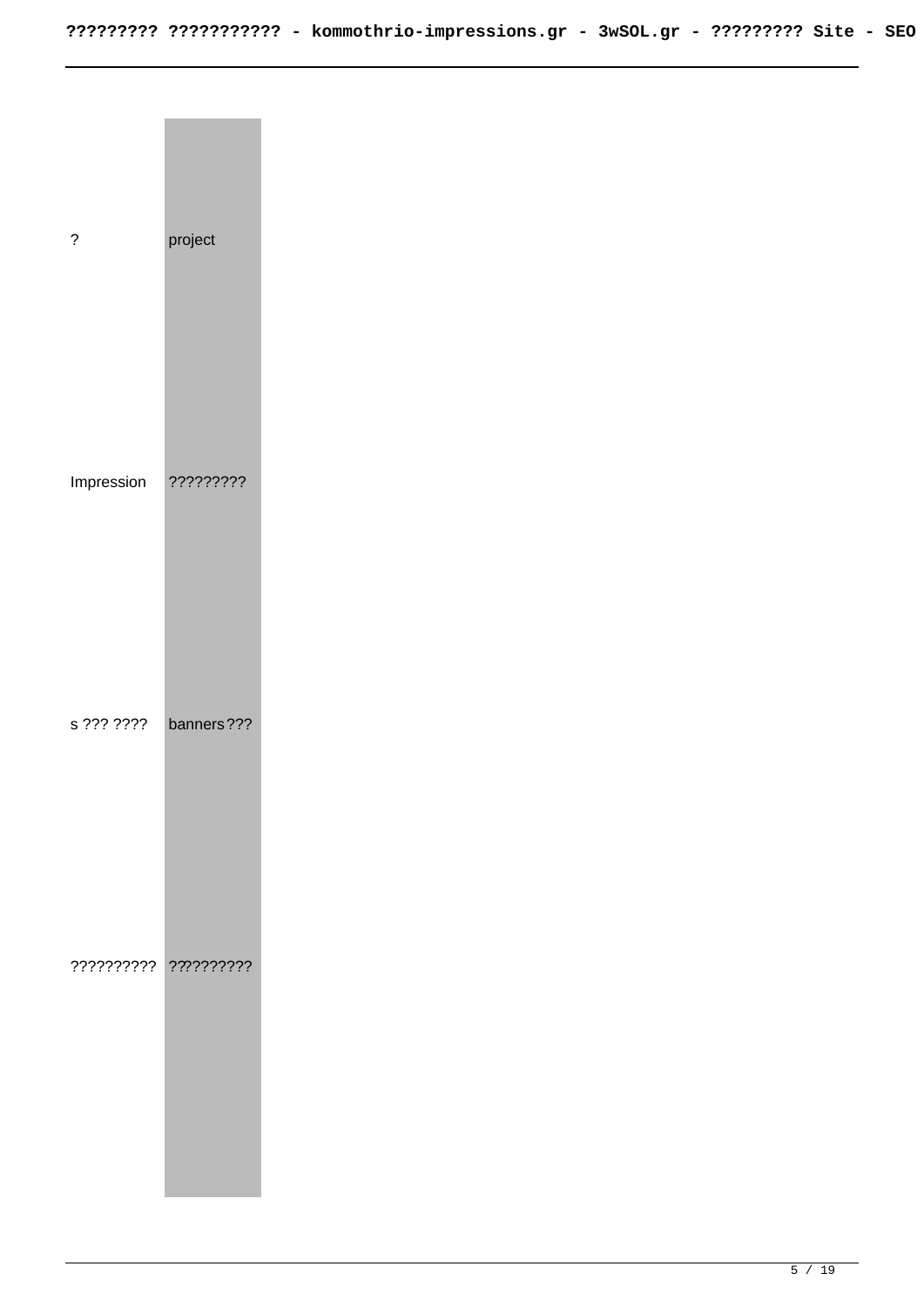| $-22222$   | ???? ?? ??? |  |
|------------|-------------|--|
| ????????   | ??????????  |  |
| ???<br>??? | ??????????  |  |
| ?????????  | ????????    |  |
|            |             |  |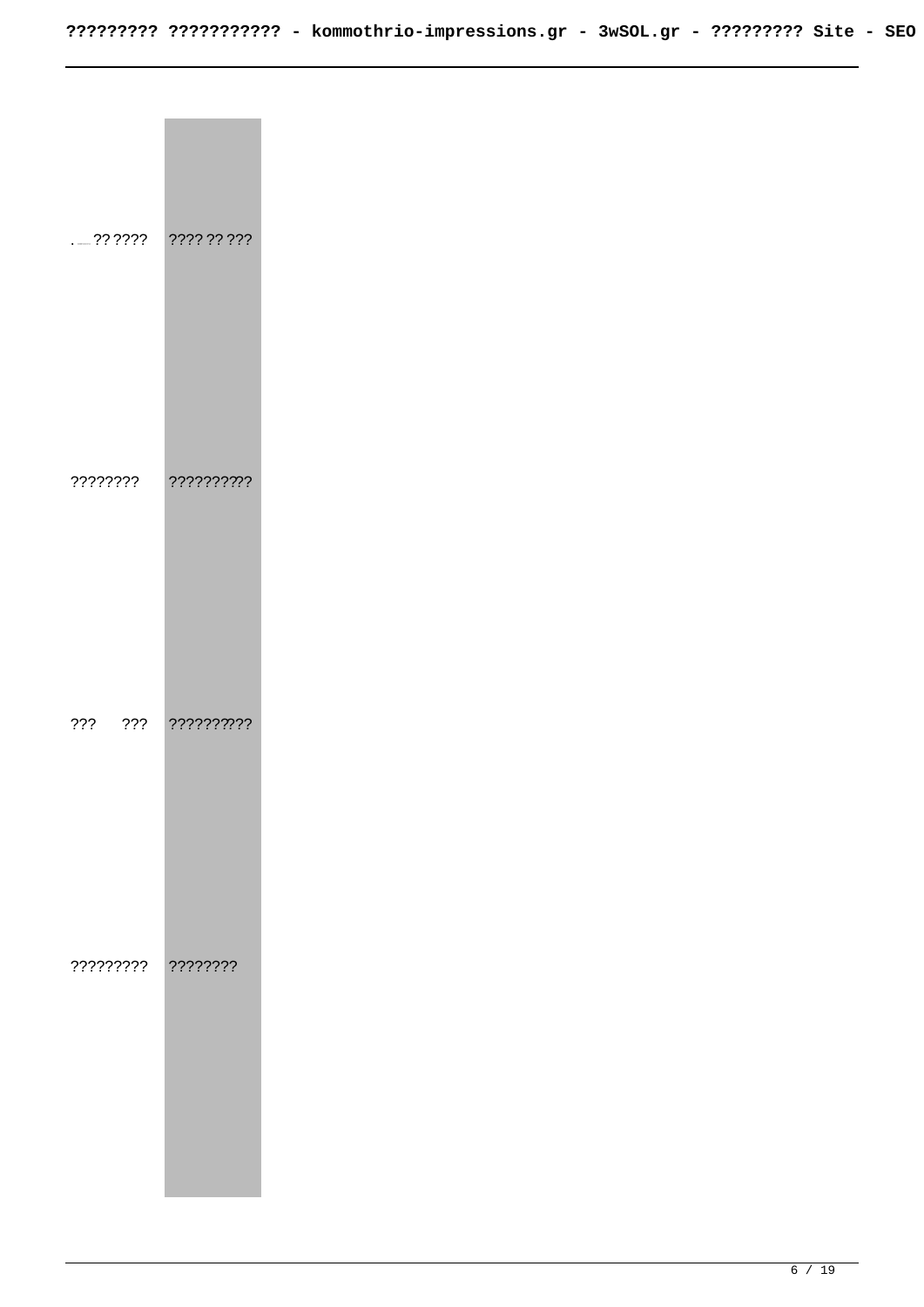| ???                 | ??????????  |  |
|---------------------|-------------|--|
| ?????????           | ??????????  |  |
| ?????????           | ??????????? |  |
| $??\,?\,?\,?\,?\,.$ |             |  |
|                     |             |  |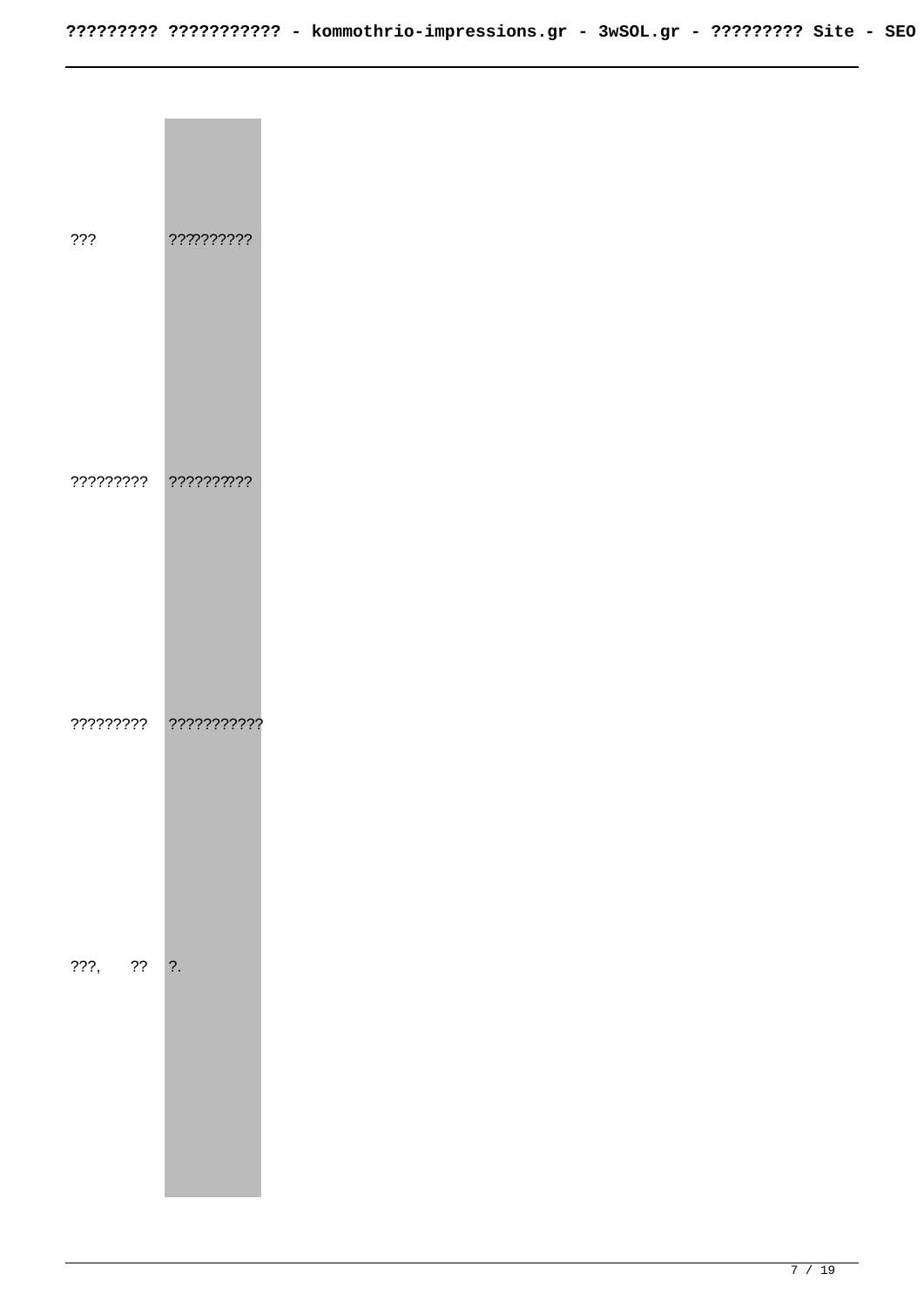| ?????????  | $\overline{?}$ |  |  |  |
|------------|----------------|--|--|--|
| ?????????? |                |  |  |  |
| ? ???? ??? |                |  |  |  |
| ???        |                |  |  |  |
|            |                |  |  |  |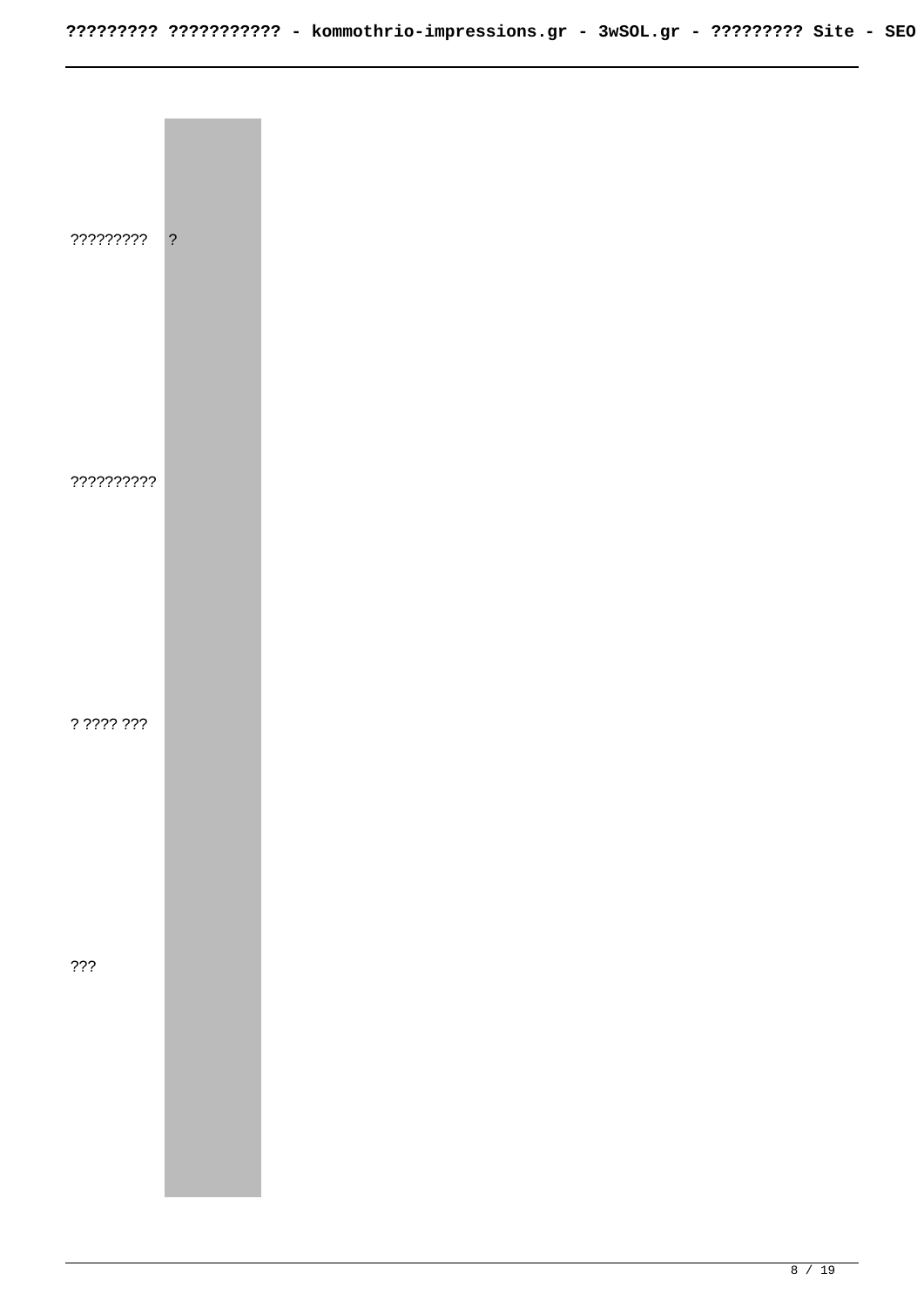| Spe       | ????? ???? |  |  |
|-----------|------------|--|--|
| cial      | ?????????? |  |  |
| ????????? | ?? joomla, |  |  |
| ???       | ????? SEO  |  |  |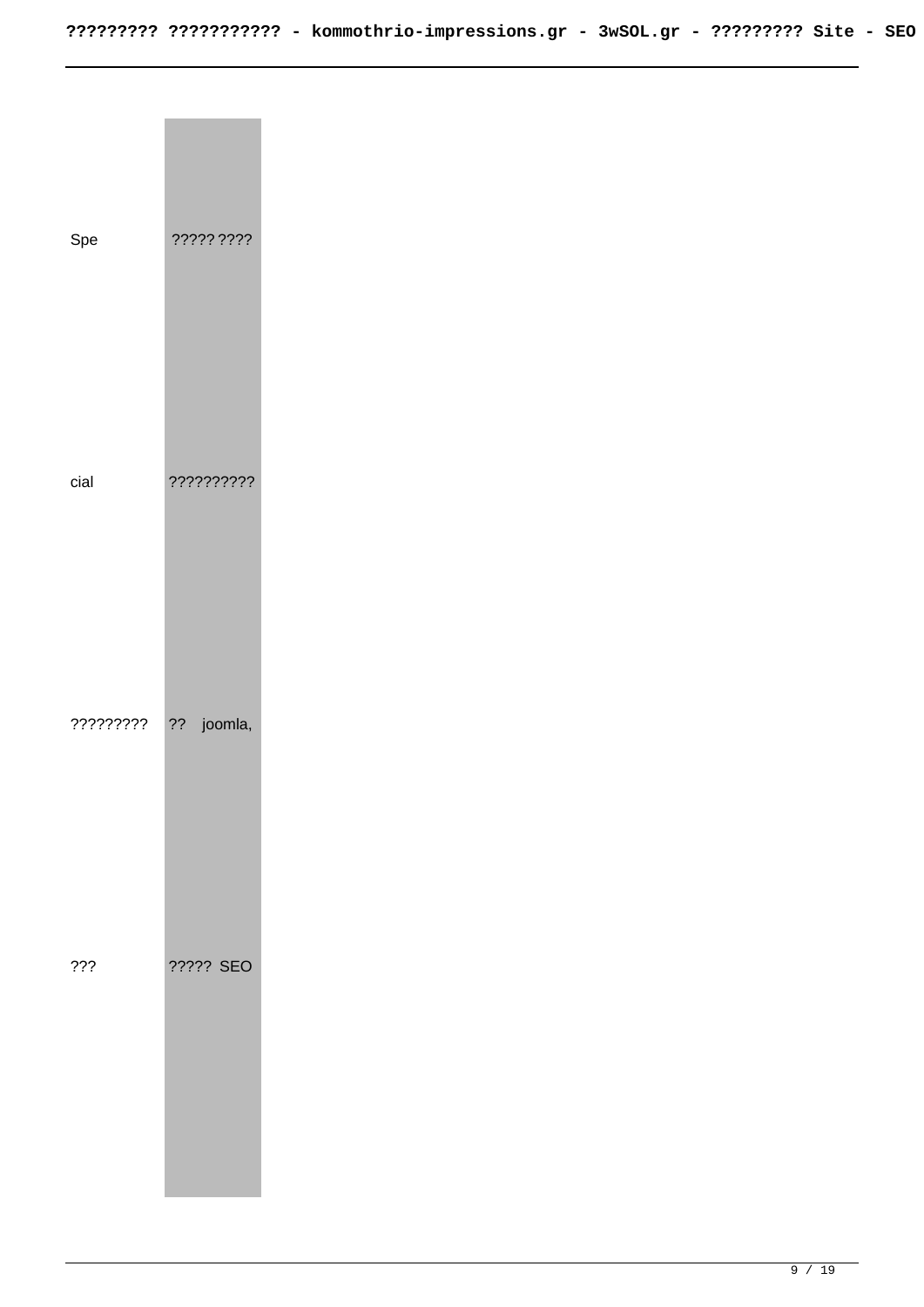| ????????   | friendly ??? |
|------------|--------------|
| ???? ????. | ???          |
|            | ????????     |
| ?????????  | ??????????   |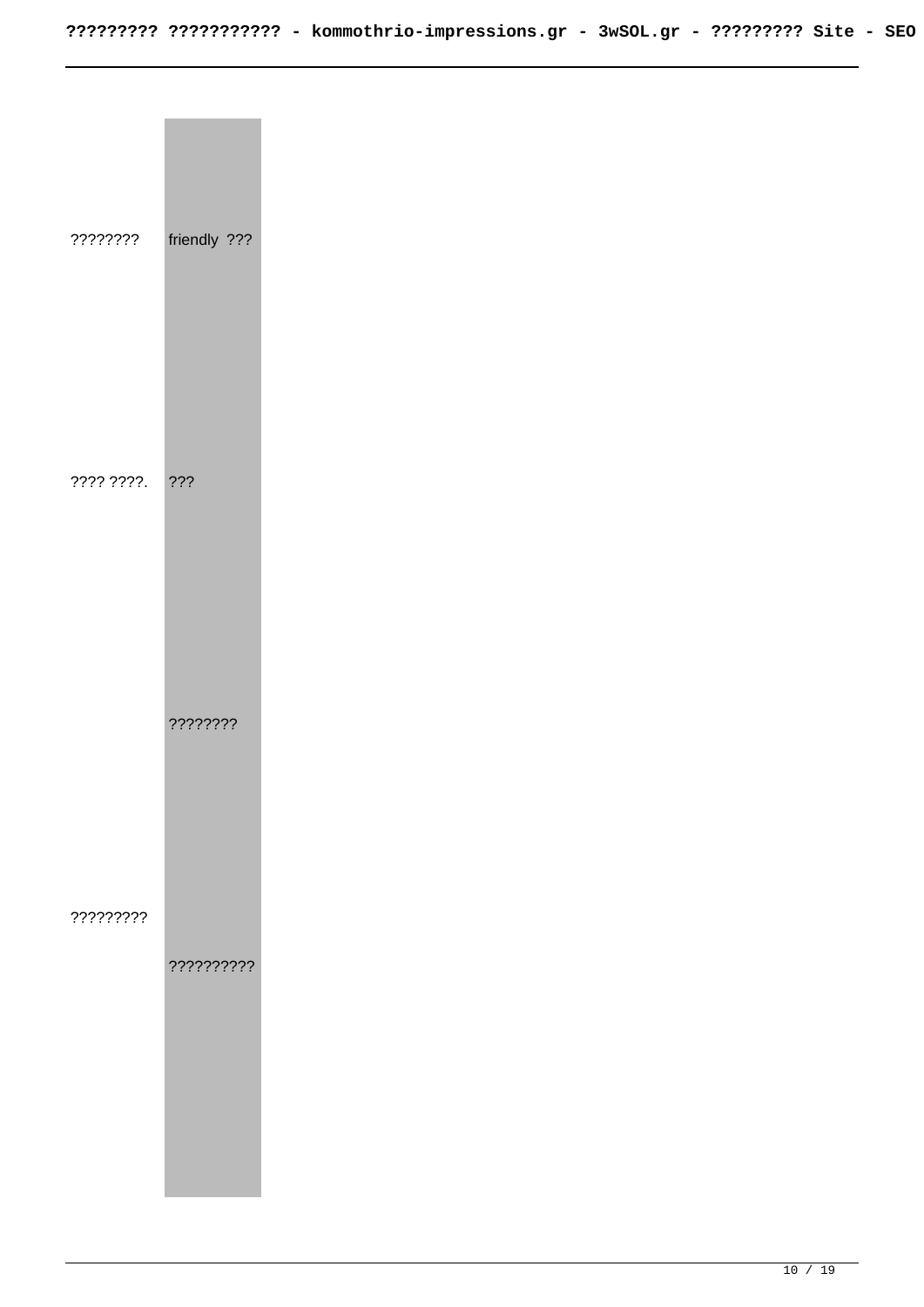| www.komm    | ????        |  |  |  |
|-------------|-------------|--|--|--|
| othrio-impr | ??????????  |  |  |  |
| essions.gr  | ?????????   |  |  |  |
| $22$        | ???? ??? ?? |  |  |  |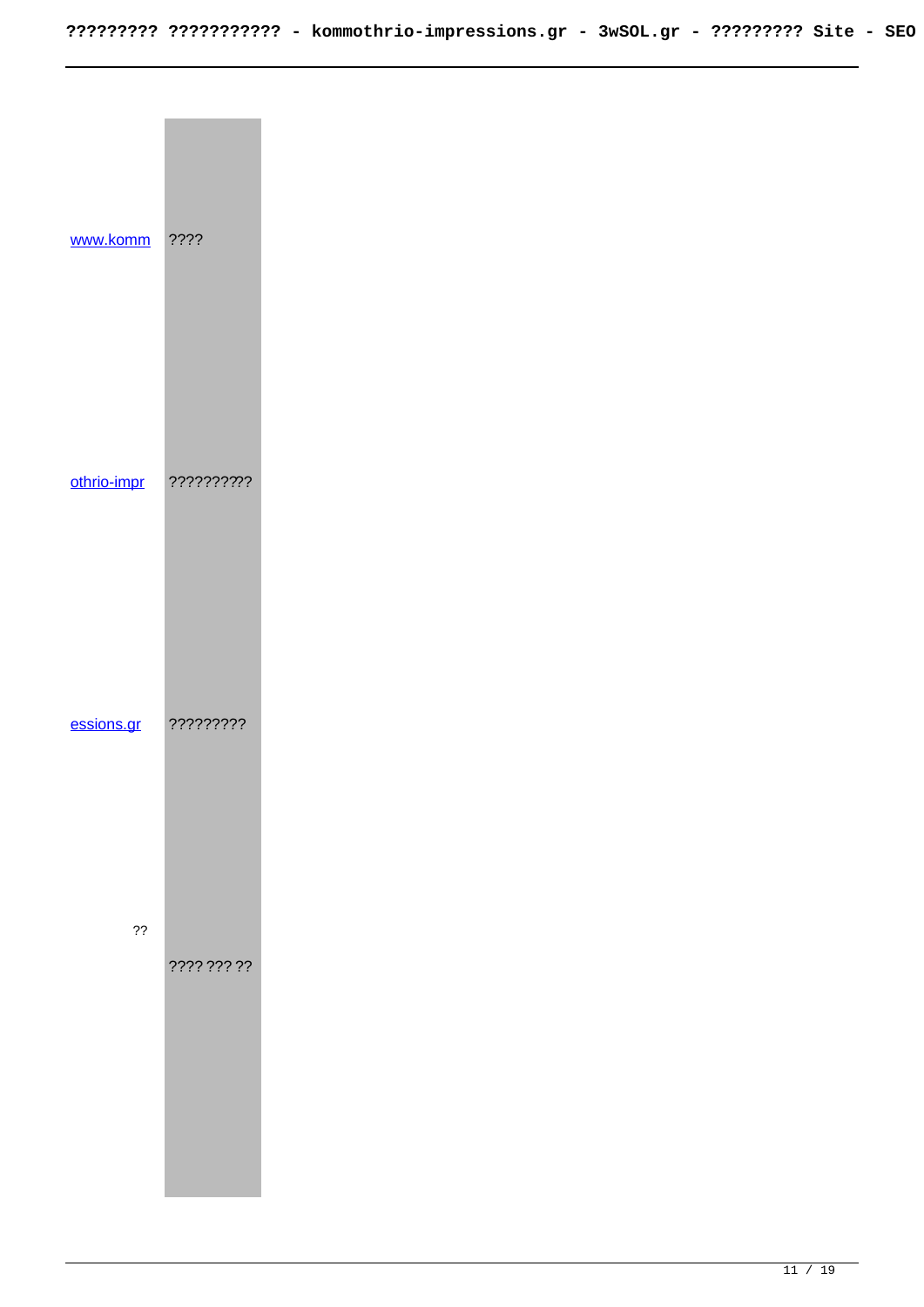| ?????     | ?????????  |  |  |
|-----------|------------|--|--|
| ????????? | ??? Google |  |  |
| ????????? | ????? ???  |  |  |
| ????????? | ????????   |  |  |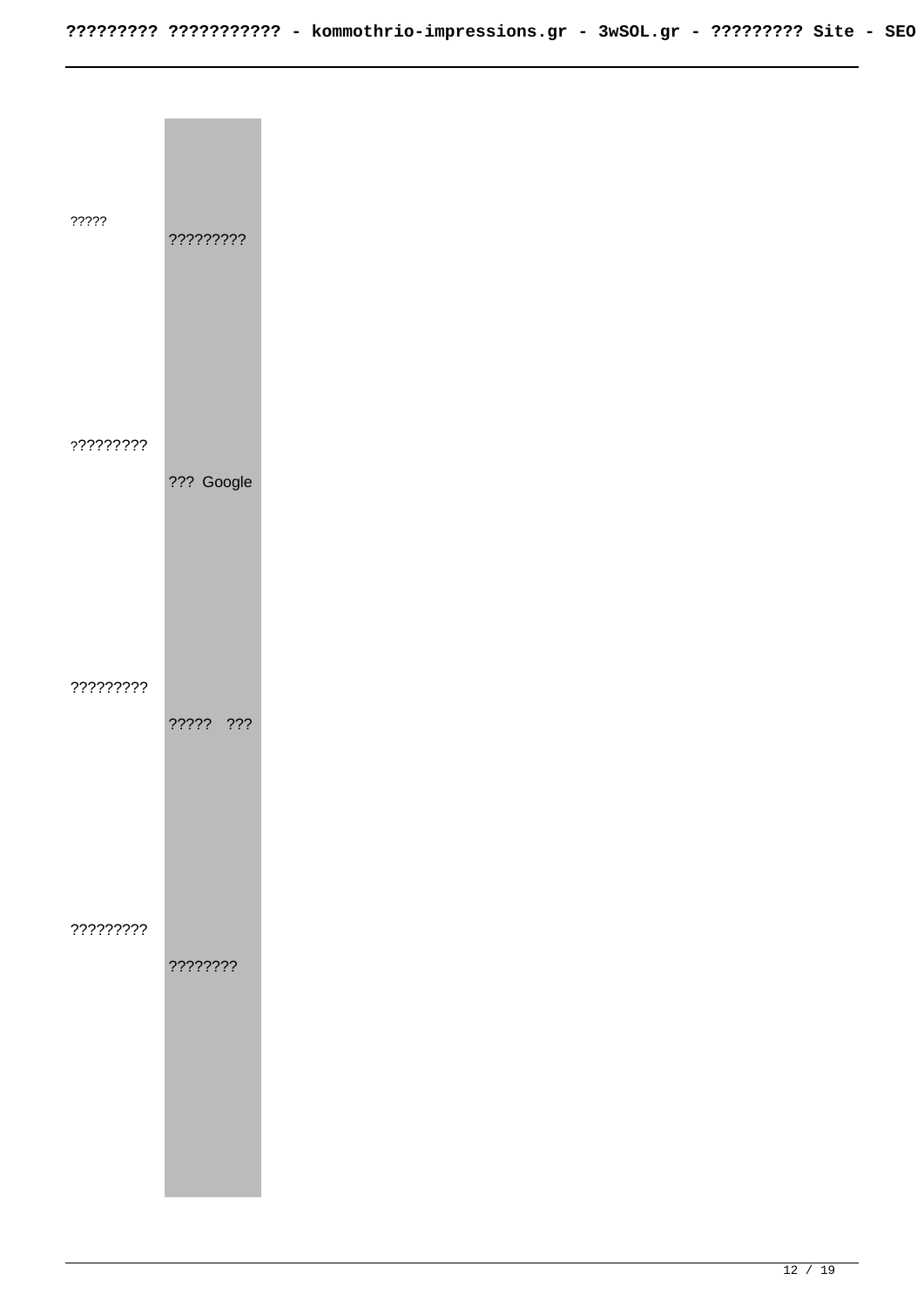| ???                | ?????      |  |  |  |
|--------------------|------------|--|--|--|
| ???????            | ?????????? |  |  |  |
| ???? ???           | ???        |  |  |  |
| ??? ????? ???????? |            |  |  |  |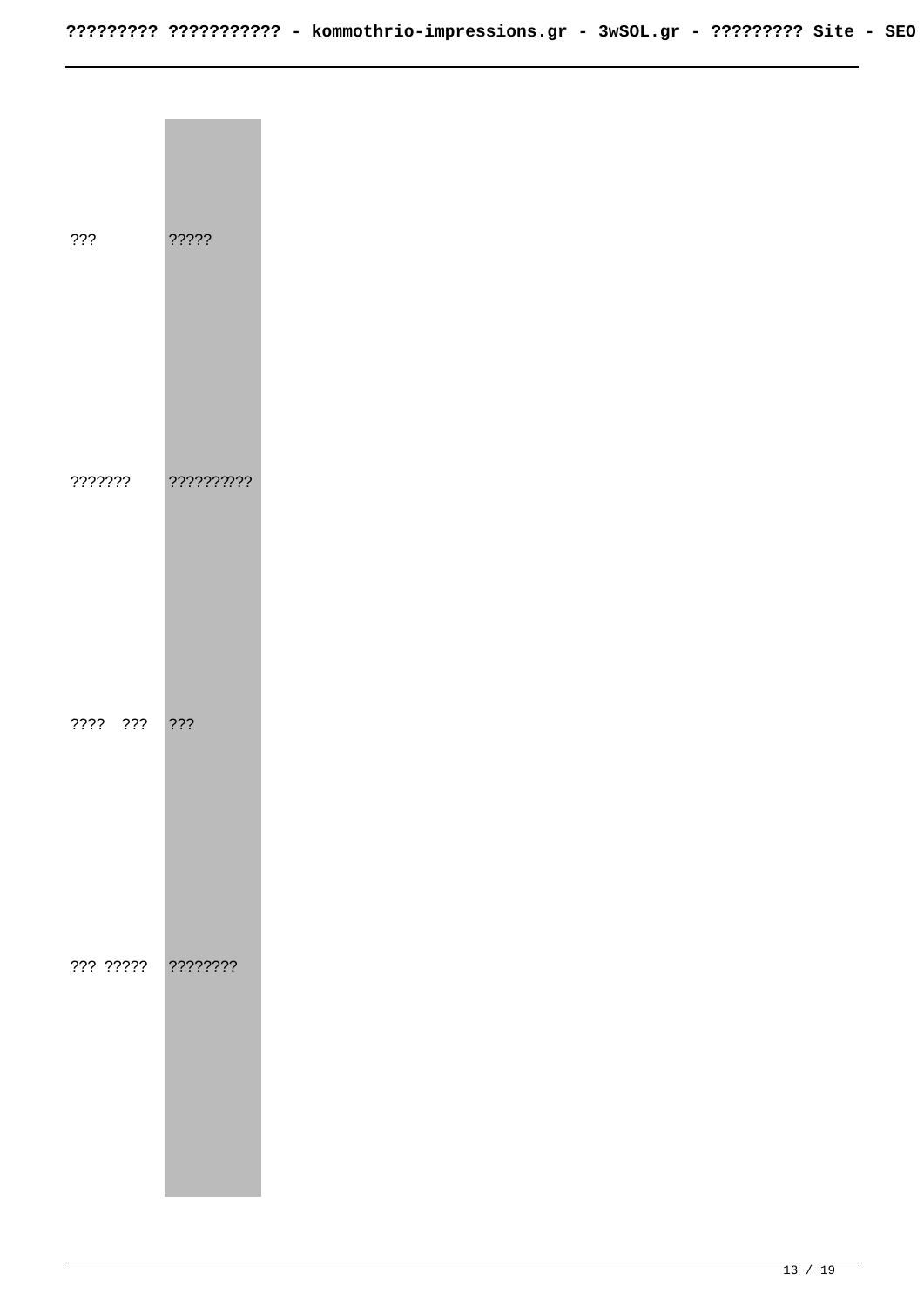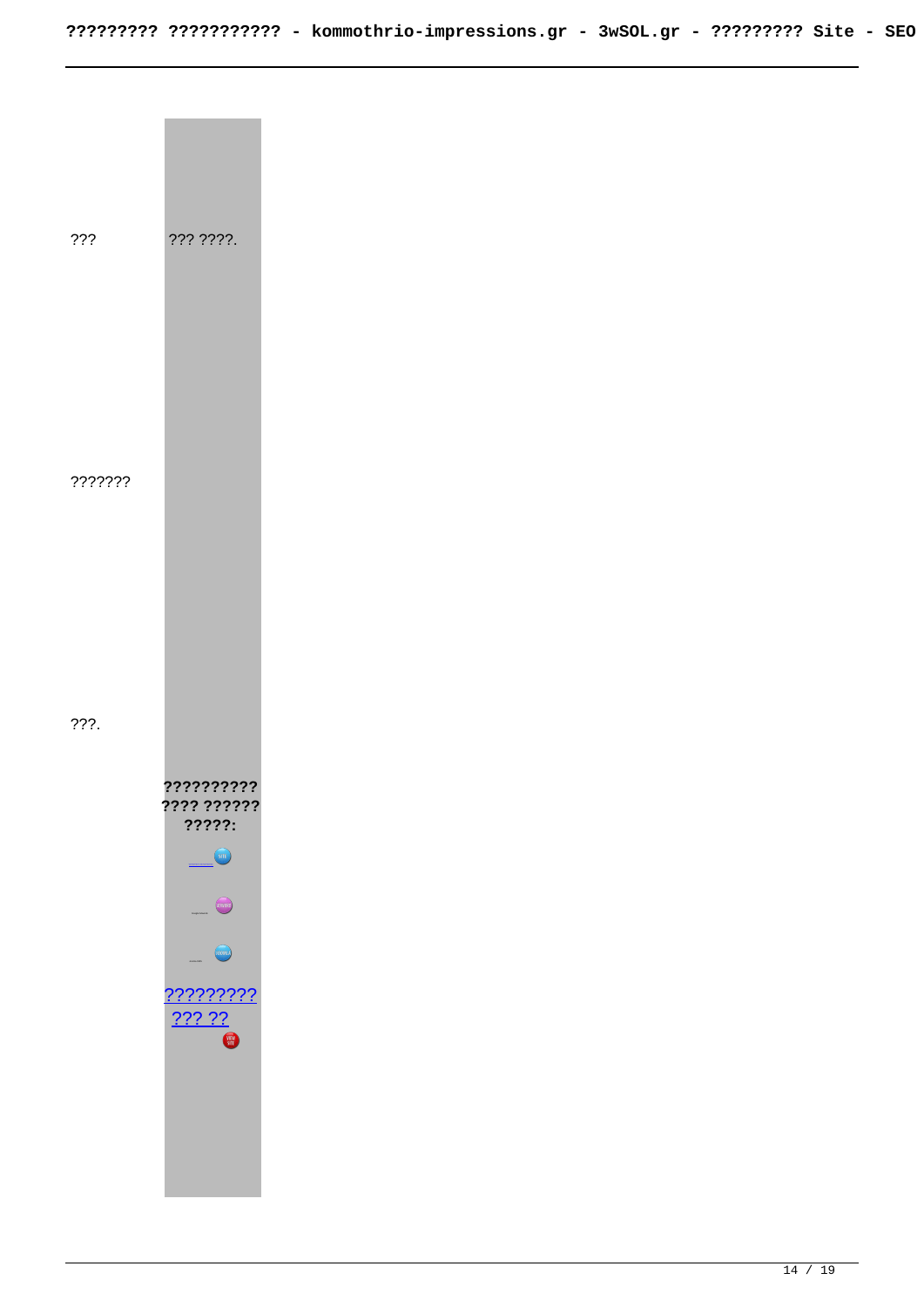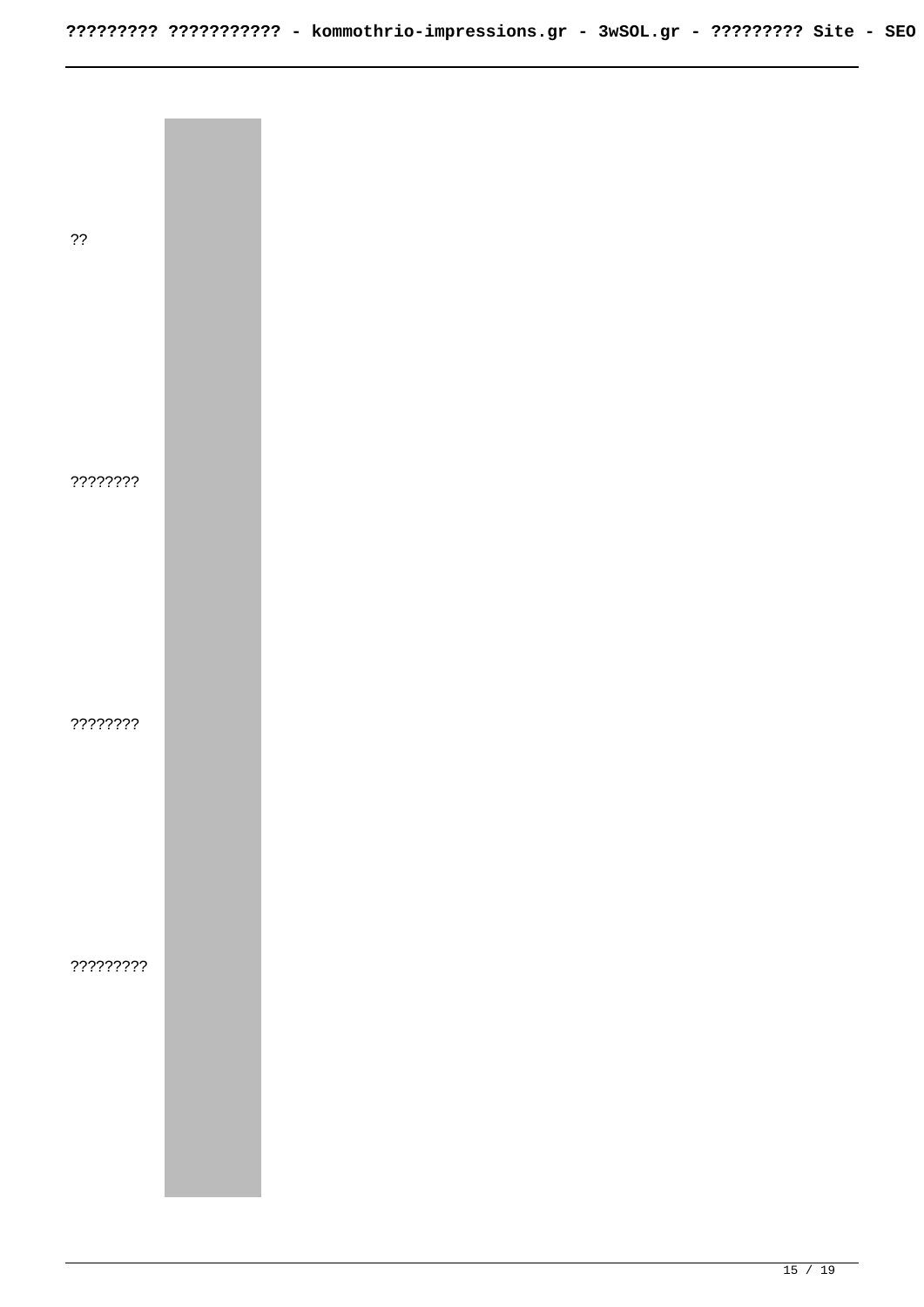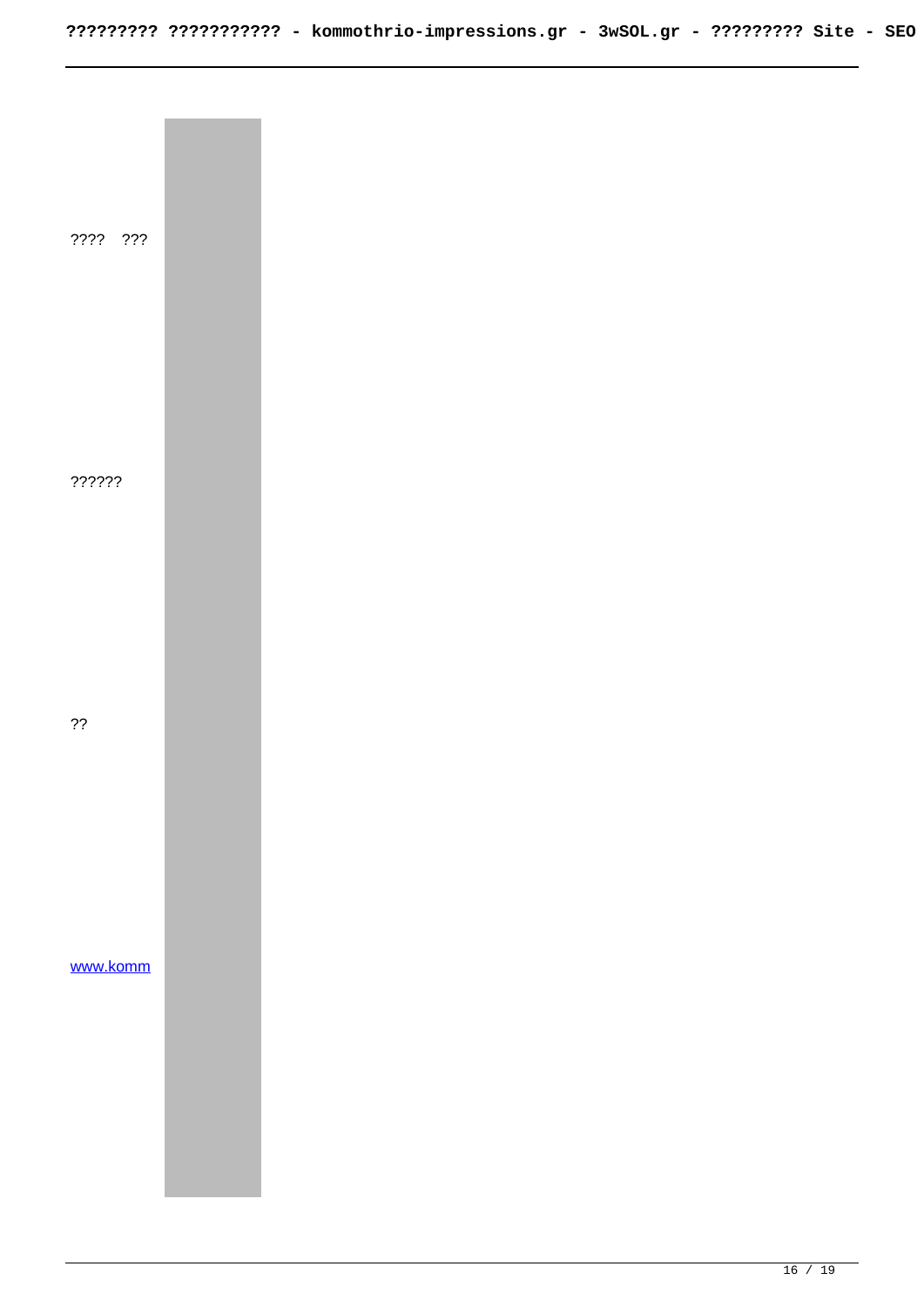[essions.gr](http://www.kommothrio-impressions.gr)

[othrio-impr](http://www.kommothrio-impressions.gr)

## ?????? ???

??? ?????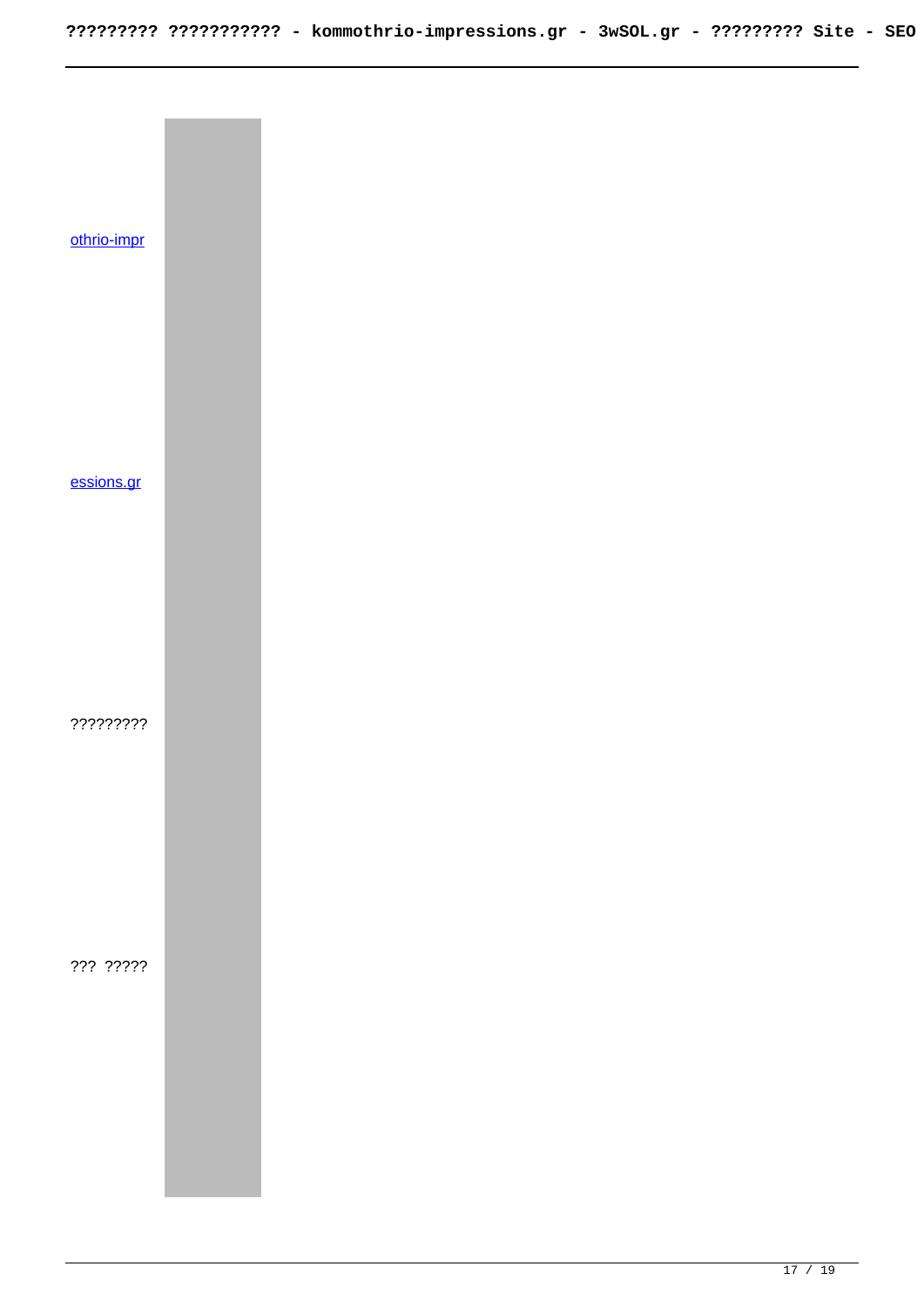???.

? [????????](kataskeyh-site/κατασκευή-ιστοσελίδας) [? ??? ???](kataskeyh-site/κατασκευή-ιστοσελίδας) [?????? ?](kataskeyh-site/κατασκευή-ιστοσελίδας)?